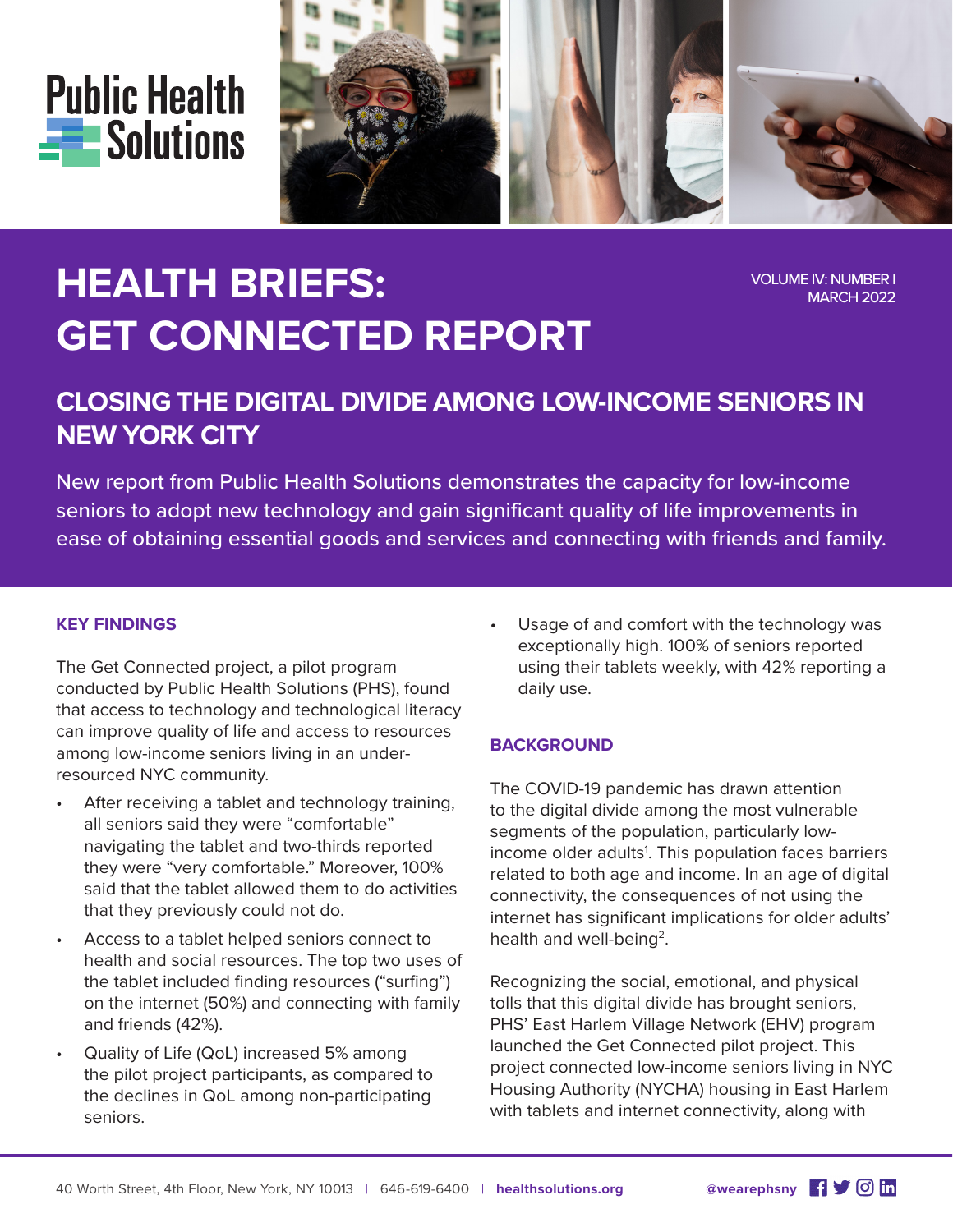1:1 virtual trainings (in English and Spanish), to help them safely stay connected with people outside their homes and access groceries, medicine, and interactive classes during the pandemic.

#### **STUDY**

The study was conducted between August 2021 and January 2022 among 49 low-income older adult (aged 60-89 years) residents of the East Harlem Village Housing Authority (NYCHA Housing). Primary languages among this group of residents included English (23), Spanish (22), and Chinese Mandarin (4).

Project participants were identified through a questionnaire provided over the phone. PHS partnered with Candoo Tech to provide the technology (tablets) and SelfHelp to support technical training for elderly adults. All tablet devices were pre-configured with participants' preferred languages and communication apps and a desktop shortcut to Virtual Senior Center services.

Each participant received a complete package including a tablet; unlimited wireless internet access for a year; printed resources; full access to SelfHelp's Virtual Senior Center, and technology training and support provided by Candoo Tech Concierge. Participants also received 1:1 training, unlimited support sessions with tech concierges, and six hour-long group classes with up to 10 participants each.

The project was evaluated through a pre- and post-Older Adult Quality of Life questionnaire; pre- and post-survey around technology access and the efficiency of training; a Virtual Senior Center utilization report; a Candoo Tech utilization report; and direct feedback from participants during checkin calls with the EHV Project Coordinator.

### **FINDINGS Participant Usage**

During the first three months of the project, PHS discovered low utilization rates and conducted a root cause analysis. The analysis identified several challenges, including that the initiation of tech services fell on participants, many of whom lacked motivation to learn technology and were hesitant to express specific needs; the tech curriculum was too complicated for the population; and many participants struggled with font size and screen-time limitations.

PHS worked with partners to make all needed adjustments. By the end of the project, 71% of participants completed their 1:1 90-minute session, a 61% increase from 44% before the analysis.

#### **Participant Satisfaction and Feedback**

All participants reported feeling comfortable navigating the tablet, with 75% "very comfortable" and 25% "somewhat comfortable." Moreover, **100% of respondents reported that the tablet allows them to do activities that they previously could not do**. Post-evaluations revealed that 100% of respondents reported use of tablets weekly, with 42% reporting almost daily use.



**followed by games, Zoom sessions, cooking recipes, reading, and shopping.**

All participants surveyed reported mid- to highsatisfaction with the 1:1 session (85.7% "very satisfied" and 14.3% "somewhat satisfied").